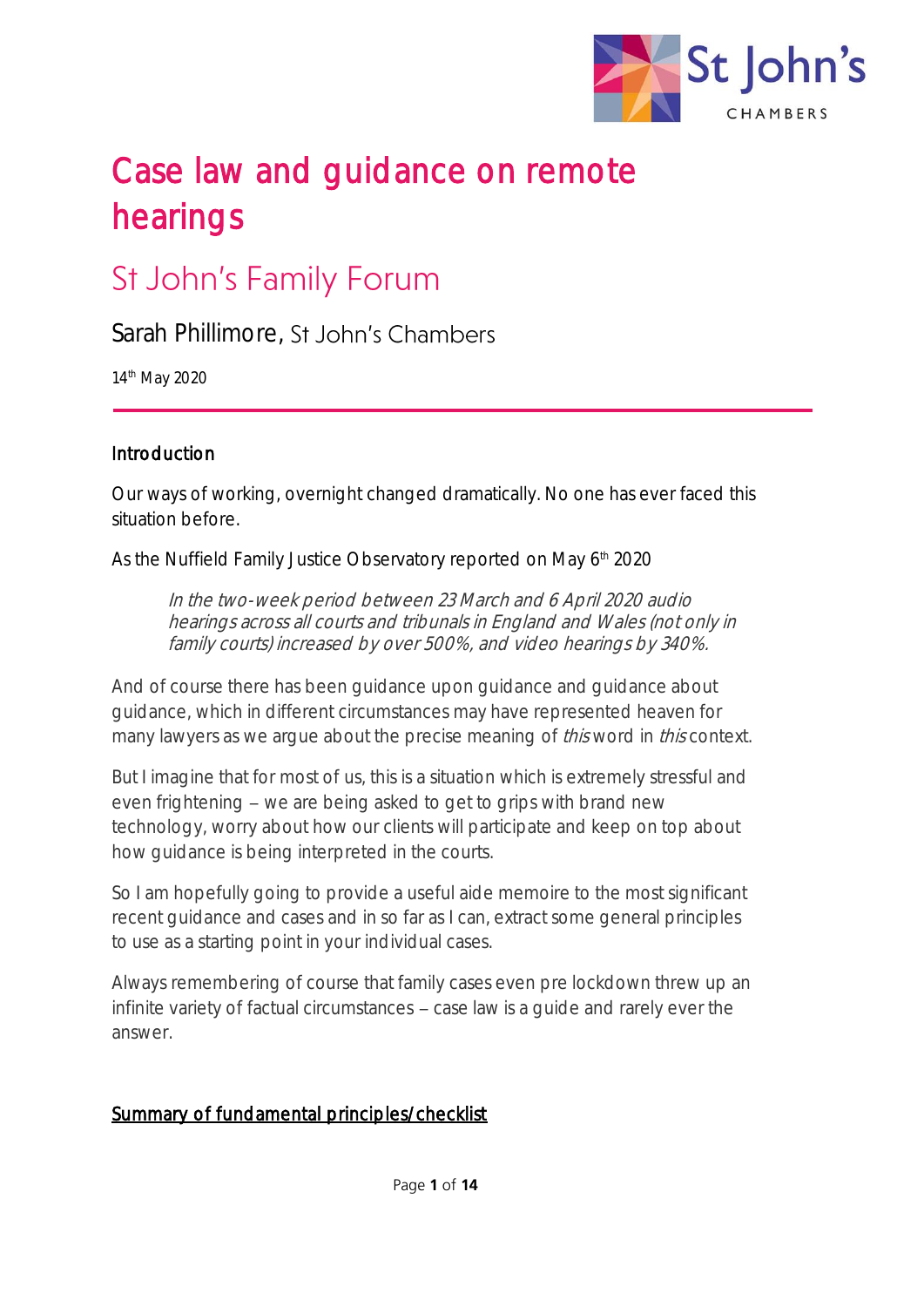#### THE ESSENTIAL QUESTION - how will you secure the overriding objective and compliance with Articles 8 and 6?

Your obligation is to act to process cases efficiently but justly. Often these two key principles are in direct tension.

You must assess the case in front of you. Guidance is not diktat or straight jacket. No one feature acts as a veto or a compulsion. Some cases are very well suited to remote hearings  $-$  short directions hearings for e.g. But the longer the time estimate and the more complicated the issues, the more important your assessment about whether or not fairness is being compromised.

If it helps, divide your assessment into stages.

#### The stages of your assessment

There will clearly be overlap between many categories but the 'check list' school of thought appears to guide against hasty and wrong decision making.

- 1. Can the proceedings be conducted remotely? If 'no' matter ends there.
	- a. Do the parents have access to necessary technology and a space to give evidence in private?
	- b. Are there 'hybrid' arrangements that might work, i.e. some parties meeting in another location?
	- c. Who is setting it up? On what platform? Can all access it? NB There is a real difference between a telephone and a video hearing note para 35 CoA re B
	- d. How will parents access the bundle?
	- e. Will necessary assessments be completed in time? see Government guidance on managing risks for social workers etc.

#### 2. Jurassic Park Principle: Should the proceedings be conducted remotely?

- a. Identify your 'magnetic factor': consider the factors in paragraph 9 of Re A (Children) (Remote Hearing: Care and Placement Orders [2020] EWCA Civ 583
- b. No one factor is a veto or compulsion  $-$  see para 11 in CoA re A and para 24 in Re Q. But if ALL the parties are against it, court will have to give cogent reasons to proceed - para 61 CoA re A.
- c. All cases involving children re urgent but some are more urgent than others. Are there immediate safety risks for a child?
- d. What are the particular risks and benefits of an adjournment for the child?
- 3. Plan effectively If going ahead, what do you need on the ground?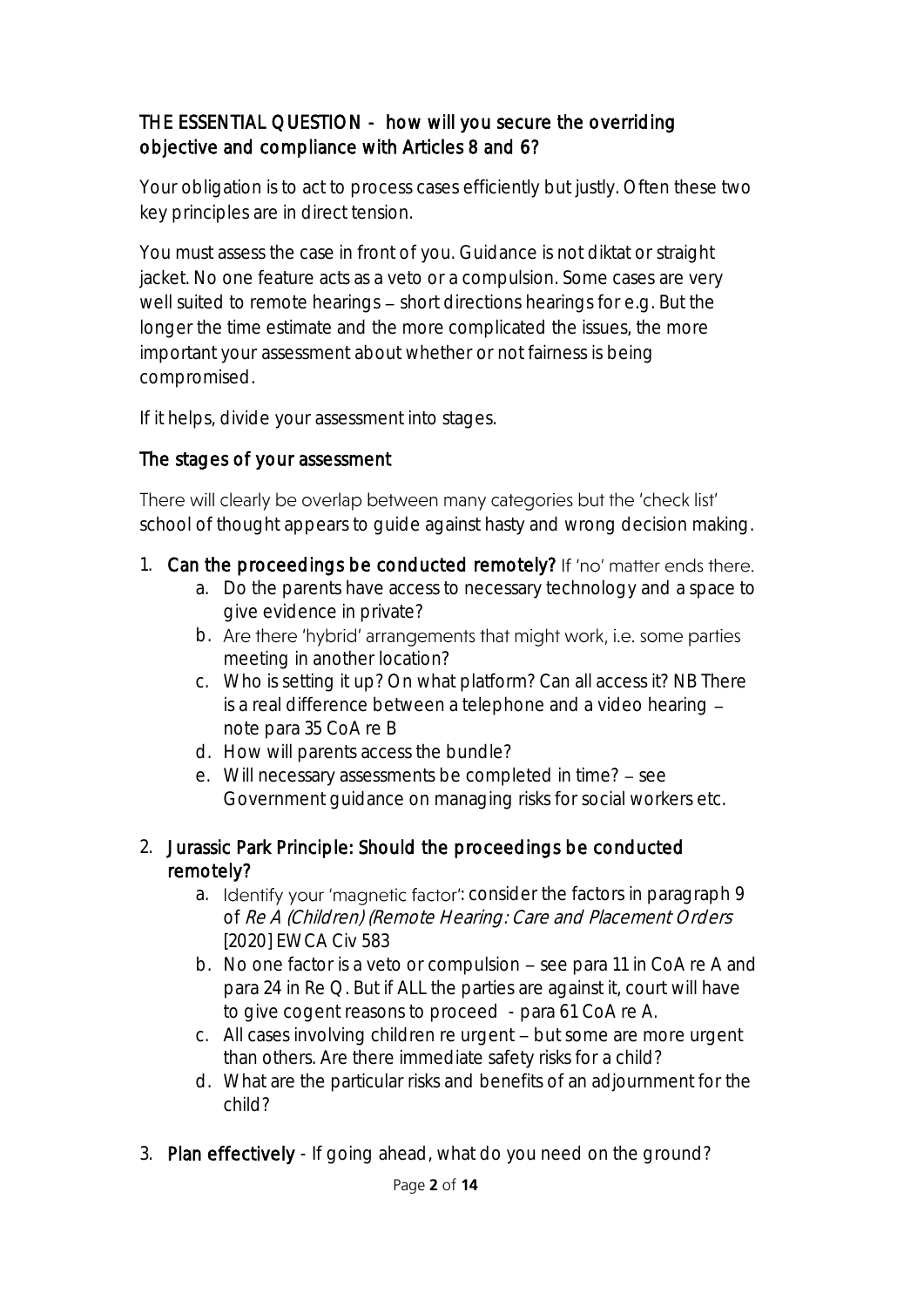- a. Ground rules in place to ensure effective participation and back up plans if technology fails for some or all.
- b. How are lay clients going to communicate with lawyers if not in the same room?
- c. Advocates meetings, pre-hearing discussions and focused case summaries
- 4. And remember inconsistency and uncertainty is inevitable in such changing times. See para 34 of re Q. There is no golden 'right answer' to be discovered. All you can do is show your workings and demonstrate that you have given sufficient thought to the relevant issues. Life can only be understood backwards – but it must be lived forwards.

### Synopsis of guidance and case law  $-$  up to date as of 12<sup>th</sup> May 2020

This is not exhaustive. I may have missed something! But these seem to be the key cases and guidance.

| Case/Guidance       | Key facts/principle                                                                                                                    |
|---------------------|----------------------------------------------------------------------------------------------------------------------------------------|
| 19th March 2020     | Over arching aim - 'Keep Business Going Safely'                                                                                        |
| COVID <sub>19</sub> | Situation will change rapidly - each case must be decided on case                                                                      |
| National guidance   | by case basis                                                                                                                          |
| for the family      |                                                                                                                                        |
| courts              |                                                                                                                                        |
|                     |                                                                                                                                        |
| 23rd March 2020     | Quotes President:                                                                                                                      |
| (and updated)       | Can I stress, however, that we must not lose sight of our primary                                                                      |
| 'The remote         | purpose as a Family Justice system, which is to enable courts to deal                                                                  |
| access family       | with cases justly, having regard to the welfare issues involved [FPR                                                                   |
| court'              | 2010, r 1.1 'the overriding objective'], part                                                                                          |
| Mr Justice          | of which is to ensure that parties are 'on an equal footing' [FPR<br>2010, r 1.2]. In pushing forward to achieve Remote Hearings, this |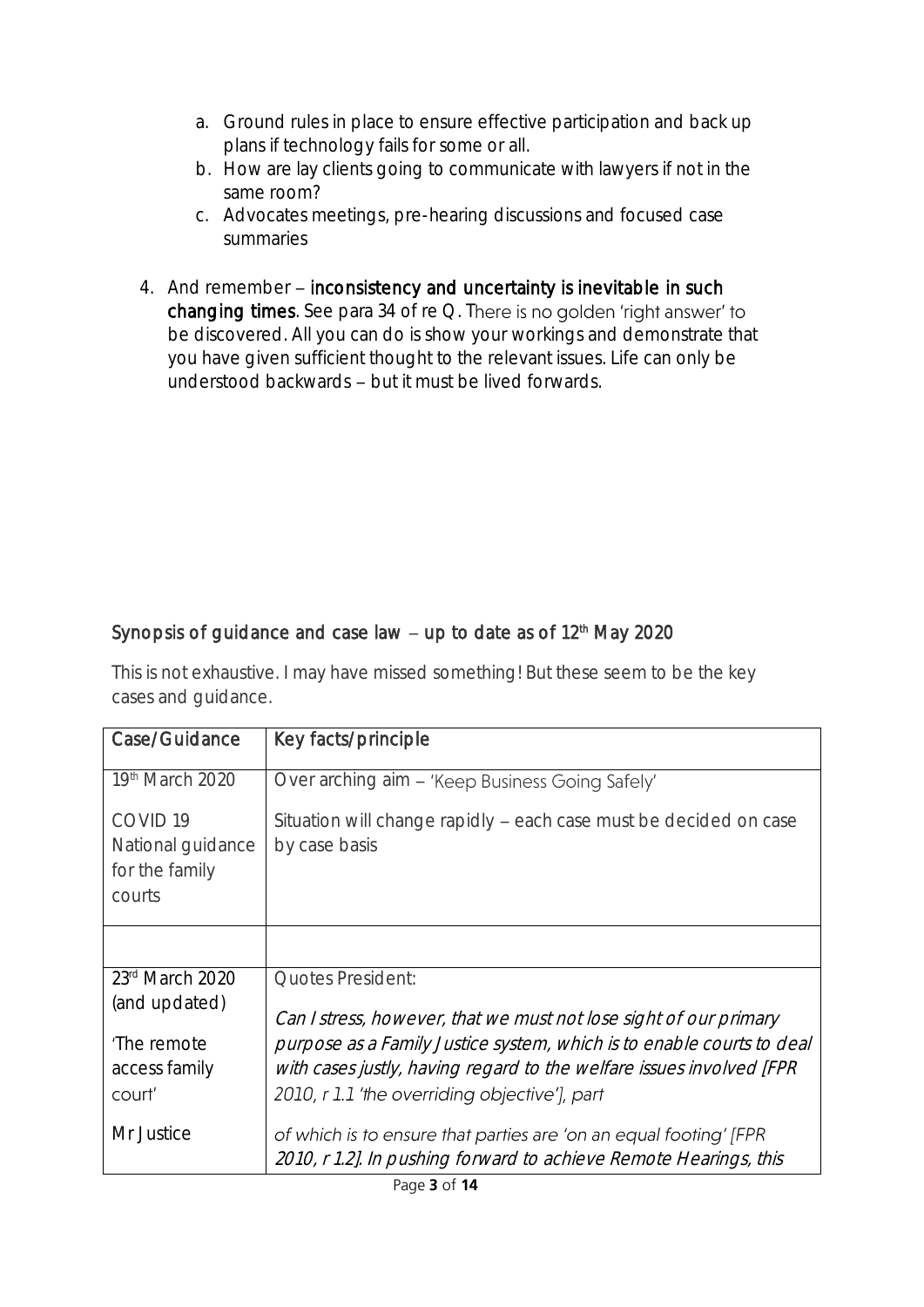| MacDonald.                                                                                                                                                                                                                                      | must not be at the expense of a fair and just process.                                                                                                                                                                                                                                                                                                                                                                                                                                                                                                                                                                                    |
|-------------------------------------------------------------------------------------------------------------------------------------------------------------------------------------------------------------------------------------------------|-------------------------------------------------------------------------------------------------------------------------------------------------------------------------------------------------------------------------------------------------------------------------------------------------------------------------------------------------------------------------------------------------------------------------------------------------------------------------------------------------------------------------------------------------------------------------------------------------------------------------------------------|
|                                                                                                                                                                                                                                                 |                                                                                                                                                                                                                                                                                                                                                                                                                                                                                                                                                                                                                                           |
|                                                                                                                                                                                                                                                 |                                                                                                                                                                                                                                                                                                                                                                                                                                                                                                                                                                                                                                           |
| 9th April 2020<br>On 9 April 2020,<br>the Lord Chief<br>Justice, the<br>Master of the Rolls<br>and the President<br>of the Family<br>Division sent a<br>message to all<br>circuit judges and<br>district judges<br>concerning<br>remote working | If all parties oppose a remotely conducted final hearing, this is a<br>very powerful factor in not proceeding with a remote hearing; if<br>parties agree, or appear to agree, to a remotely conducted final<br>hearing, this should not necessarily be treated as the 'green light' to<br>conduct a hearing in this way;<br>Where the final hearing is conducted on the basis of submissions                                                                                                                                                                                                                                              |
|                                                                                                                                                                                                                                                 | only and no evidence, it could be conducted remotely;                                                                                                                                                                                                                                                                                                                                                                                                                                                                                                                                                                                     |
|                                                                                                                                                                                                                                                 | Video/Skype hearings are likely to be more effective than<br>telephone. Unless the case is an emergency, court staff should set<br>up the remote hearing.                                                                                                                                                                                                                                                                                                                                                                                                                                                                                 |
|                                                                                                                                                                                                                                                 | Parties should be told in plain terms at the start of the hearing that it<br>is a court hearing and they must behave accordingly.                                                                                                                                                                                                                                                                                                                                                                                                                                                                                                         |
| during the<br>'lockdown'                                                                                                                                                                                                                        | In Family Cases in particular:                                                                                                                                                                                                                                                                                                                                                                                                                                                                                                                                                                                                            |
|                                                                                                                                                                                                                                                 | Where the parents oppose the LA plan but the only witnesses to be<br>called are the SW & CG, and the factual issues are limited, it could<br>be conducted remotely;                                                                                                                                                                                                                                                                                                                                                                                                                                                                       |
|                                                                                                                                                                                                                                                 | Where only the expert medical witnesses are to be called to give<br>evidence, it could be conducted remotely;                                                                                                                                                                                                                                                                                                                                                                                                                                                                                                                             |
|                                                                                                                                                                                                                                                 | In all other cases where the parents and/or other lay witnesses etc<br>are to be called, the case is unlikely to be suitable for remote<br>hearing.                                                                                                                                                                                                                                                                                                                                                                                                                                                                                       |
|                                                                                                                                                                                                                                                 |                                                                                                                                                                                                                                                                                                                                                                                                                                                                                                                                                                                                                                           |
| 6 <sup>th</sup> May 2020                                                                                                                                                                                                                        | Notes fundamental concerns of approx. 1,000 participants                                                                                                                                                                                                                                                                                                                                                                                                                                                                                                                                                                                  |
| Nuffield Family<br>Justice<br>Observatory<br>Rapid review - a<br>handy over view<br>of what's gone<br>well and badly<br>between with<br>about 1K                                                                                                | Difficulties arising from lack of face to face contact<br>$\bullet$<br>Difficulty in ensuring full participation in a remote hearing<br>$\bullet$<br>Concerns about lack of preparation for hearing<br>$\bullet$<br>Issues of confidentiality and privacy - particularly hard for<br>$\bullet$<br>parents in the same house as the children subject to<br>proceedings and for professionals sharing home with family<br>Concerns relating to the removal of new born babies<br>$\bullet$<br>Concerns about whether or not cases are adjourned -<br>carries risk and benefit.<br>Other factors relating to fairness - such as face to face |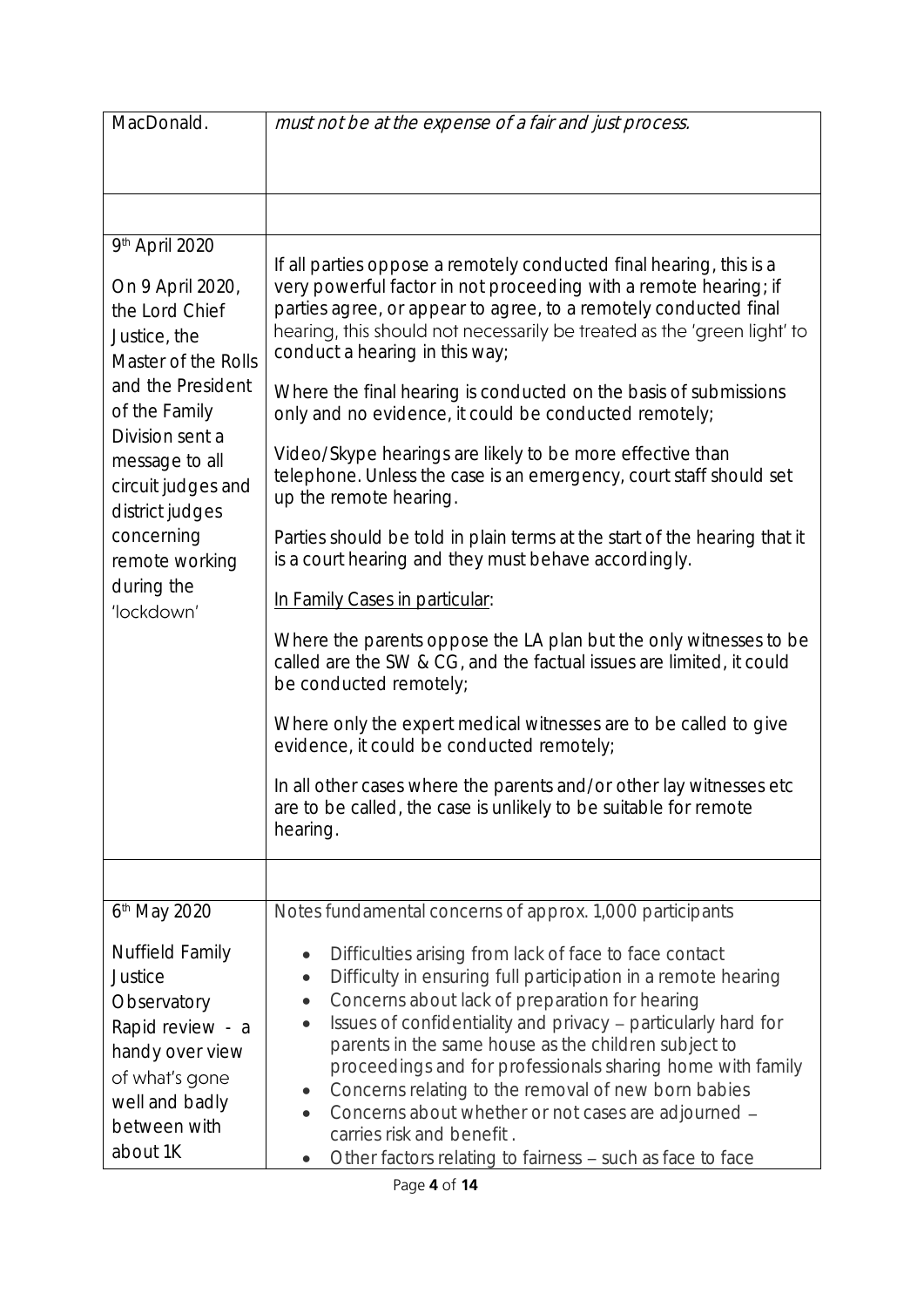| responses from<br>judges, lawyers,<br>parents and social<br>workers.<br>https://www.nuffi<br>eldfjo.org.uk/app<br>/nuffield/files-<br>module/local/doc<br>uments/remote-<br>hearings-rapid-<br>review.pdf | assessments etc.<br>Think about your platform - hostilities are less easy to mange<br>over the phone<br>Impact of remote hearings on health and wellbeing<br>$\bullet$<br>For some hearings, remote working provides greater<br>$\bullet$<br>efficiency                                                                                                                                                                                                                                                                           |
|-----------------------------------------------------------------------------------------------------------------------------------------------------------------------------------------------------------|-----------------------------------------------------------------------------------------------------------------------------------------------------------------------------------------------------------------------------------------------------------------------------------------------------------------------------------------------------------------------------------------------------------------------------------------------------------------------------------------------------------------------------------|
|                                                                                                                                                                                                           |                                                                                                                                                                                                                                                                                                                                                                                                                                                                                                                                   |
| 6 <sup>th</sup> May 2020<br>Guidance for<br>children's social<br>care services                                                                                                                            | www.gov.uk/government/publications/coronavirus-covid-19-<br>guidance-for-childrens-social-care-services<br>[and see The Adoption and Children (Coronavirus) (Amendment)<br>Regulations 2020<br>http://www.legislation.gov.uk/uksi/2020/445/contents/made                                                                                                                                                                                                                                                                          |
|                                                                                                                                                                                                           | It is for all those delivering or with an interest in children's social<br>care, including local authorities, social care trusts, those who have<br>corporate parenting responsibilities, all adoption agencies,<br>independent fostering agencies and children's homes, and local<br>safeguarding partnerships who work together to safeguard and<br>promote the welfare of all children in their area. It is also for social<br>workers, residential care providers and staff, and those with<br>safequarding responsibilities. |
|                                                                                                                                                                                                           | We expect that the sorts of circumstances where local authorities,<br>local safeguarding partners and providers may want to make use of<br>the additional flexibility that the secondary legislation amendments<br>provide include:                                                                                                                                                                                                                                                                                               |
|                                                                                                                                                                                                           | where staff shortages, due to sickness or other reasons,<br>make it difficult or impossible to meet the original<br>requirements<br>where making use of flexibilities to take a different approach                                                                                                                                                                                                                                                                                                                                |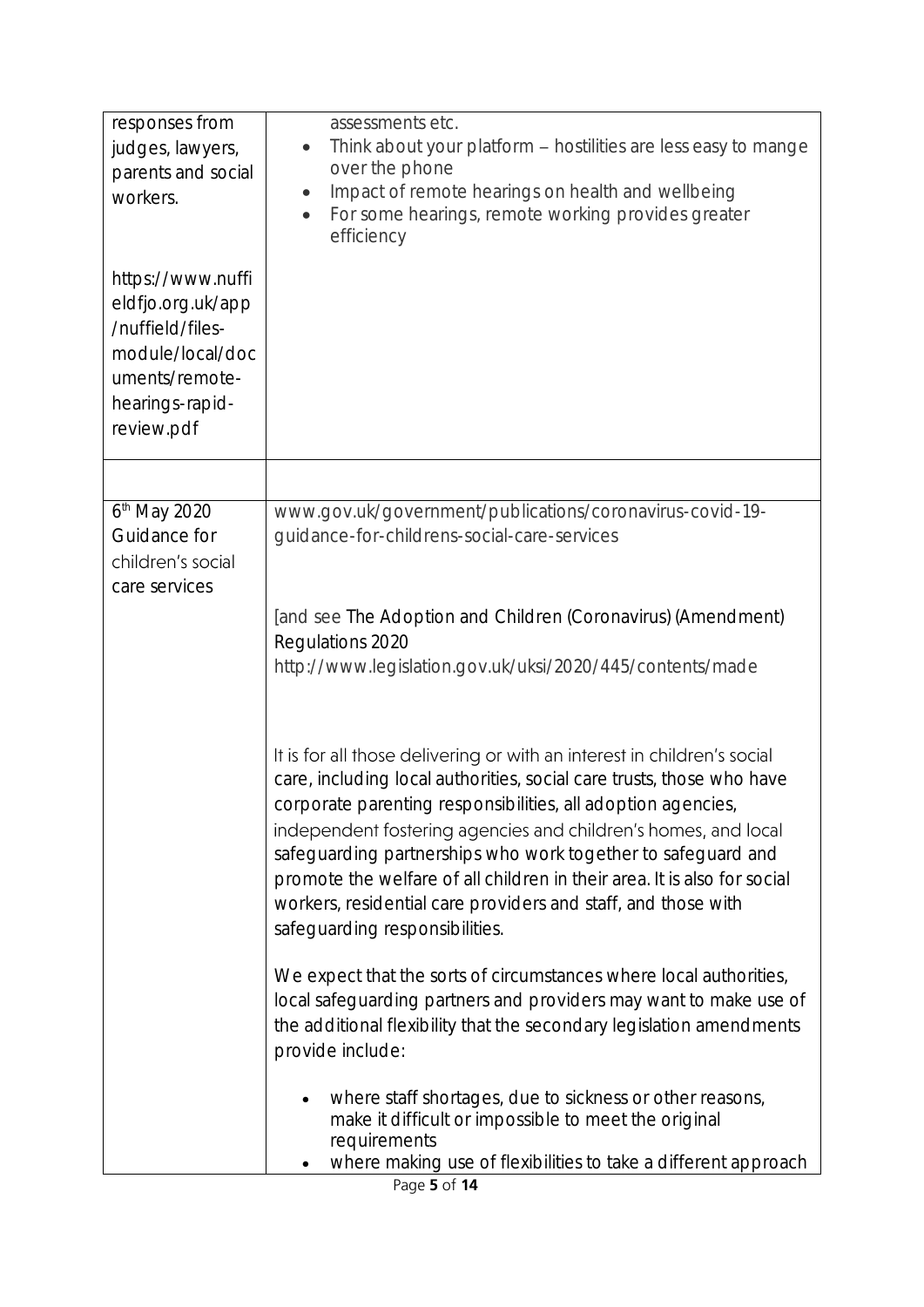|                                                      | is the most sensible, risk-based response in light of other<br>demands and pressures on services; this might involve<br>focusing services on those most at risk<br>where there is a consequential reason to make use of<br>flexibilities, for example due to limited capacity in other<br>providers or partners making it difficult or impossible to<br>comply with the original requirements<br>Contact issues<br>We expect that contact between children in care and their birth<br>relatives will continue. It is essential for children and families to<br>remain in touch at this difficult time, and for many children, the<br>consequences of not seeing relatives would be traumatising.<br>Contact arrangements should therefore be assessed on a case by<br>case basis taking into account a range of factors, including the<br>government's social distancing guidance and the needs of the<br>child. Where it may not be possible, or appropriate, for the usual<br>face-to-face contact to happen at this time and keeping in touch<br>will, for the most part, need to take place virtually. Where face-to-<br>face contact is not possible, we would encourage social workers<br>and other professionals to reassure children that this position is<br>temporary and will be reviewed as soon as it is possible to do so.<br>We expect the spirit of any court-ordered contact in relation to<br>children in care to be maintained and will look to social workers to<br>determine how best to support those valuable family interactions<br>based on the circumstances of each case. |
|------------------------------------------------------|------------------------------------------------------------------------------------------------------------------------------------------------------------------------------------------------------------------------------------------------------------------------------------------------------------------------------------------------------------------------------------------------------------------------------------------------------------------------------------------------------------------------------------------------------------------------------------------------------------------------------------------------------------------------------------------------------------------------------------------------------------------------------------------------------------------------------------------------------------------------------------------------------------------------------------------------------------------------------------------------------------------------------------------------------------------------------------------------------------------------------------------------------------------------------------------------------------------------------------------------------------------------------------------------------------------------------------------------------------------------------------------------------------------------------------------------------------------------------------------------------------------------------------------------------------------------------------------------------|
|                                                      |                                                                                                                                                                                                                                                                                                                                                                                                                                                                                                                                                                                                                                                                                                                                                                                                                                                                                                                                                                                                                                                                                                                                                                                                                                                                                                                                                                                                                                                                                                                                                                                                      |
| 7th May 2020<br>Message from the<br>President of the | HMCTS now responsible for setting up remote Family Court hearing<br>arrangements                                                                                                                                                                                                                                                                                                                                                                                                                                                                                                                                                                                                                                                                                                                                                                                                                                                                                                                                                                                                                                                                                                                                                                                                                                                                                                                                                                                                                                                                                                                     |
| <b>Family Division:</b>                              | Hearings that have already been arranged by another party should<br>not be cancelled and rearranged by HMCTS, the resources<br>available are still extremely scarce and HMCTS are keen that they<br>are not unnecessarily used to rearrange existing hearings                                                                                                                                                                                                                                                                                                                                                                                                                                                                                                                                                                                                                                                                                                                                                                                                                                                                                                                                                                                                                                                                                                                                                                                                                                                                                                                                        |
|                                                      |                                                                                                                                                                                                                                                                                                                                                                                                                                                                                                                                                                                                                                                                                                                                                                                                                                                                                                                                                                                                                                                                                                                                                                                                                                                                                                                                                                                                                                                                                                                                                                                                      |
|                                                      | <b>CASE LAW</b>                                                                                                                                                                                                                                                                                                                                                                                                                                                                                                                                                                                                                                                                                                                                                                                                                                                                                                                                                                                                                                                                                                                                                                                                                                                                                                                                                                                                                                                                                                                                                                                      |
|                                                      | FACTS: Long running proceedings involving girl now aged 7 and                                                                                                                                                                                                                                                                                                                                                                                                                                                                                                                                                                                                                                                                                                                                                                                                                                                                                                                                                                                                                                                                                                                                                                                                                                                                                                                                                                                                                                                                                                                                        |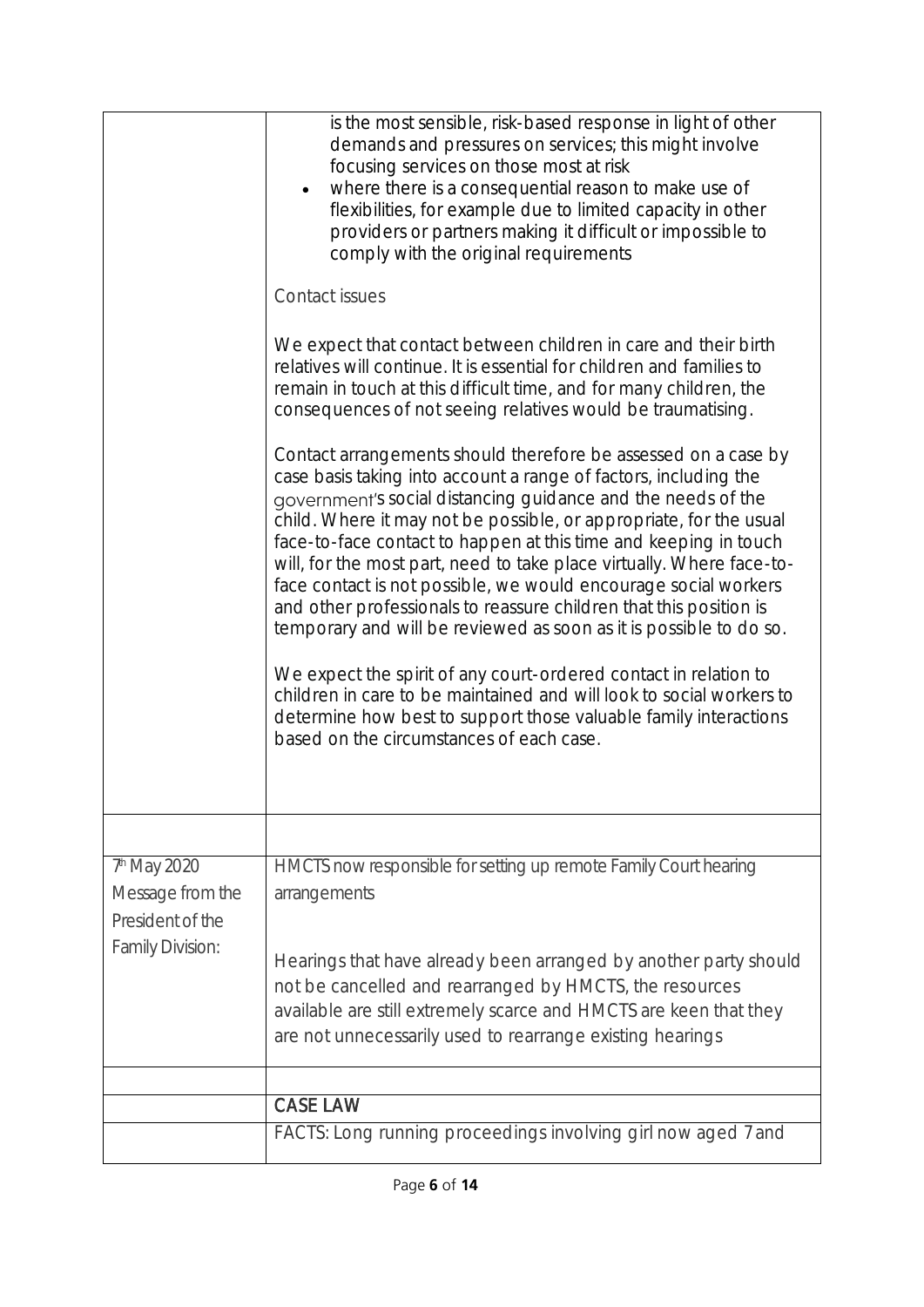| 16th April 2020                    | allegations of FII. 15 day final hearing due.                                                                                                                                                                                                                                                                                                                                                                                                                                                                                                                                                                                                                                                                    |
|------------------------------------|------------------------------------------------------------------------------------------------------------------------------------------------------------------------------------------------------------------------------------------------------------------------------------------------------------------------------------------------------------------------------------------------------------------------------------------------------------------------------------------------------------------------------------------------------------------------------------------------------------------------------------------------------------------------------------------------------------------|
| Re P (A Child                      | Emphasises importance of primary purpose, to deal with cases justly<br>- which requires parties to be on 'equal footing'                                                                                                                                                                                                                                                                                                                                                                                                                                                                                                                                                                                         |
| Remote Hearing)                    | President clear this case was NOT suitable for remote hearing.                                                                                                                                                                                                                                                                                                                                                                                                                                                                                                                                                                                                                                                   |
| [2020] EWFC 32                     | Magnetic factor was need for Judge to assess the mother - not just<br>as she gave evidence but in her reaction to the evidence of others.<br>(but note disagreement about forensic value to be attached to this<br>in $Re$ $Q$ below)                                                                                                                                                                                                                                                                                                                                                                                                                                                                            |
|                                    | COMMENTARY: Para 8. The 'Jurassic Park principle'                                                                                                                                                                                                                                                                                                                                                                                                                                                                                                                                                                                                                                                                |
|                                    | Establishing that a hearing can be conducted remotely, does not in<br>any way mean that the hearing must be conducted in that way.                                                                                                                                                                                                                                                                                                                                                                                                                                                                                                                                                                               |
|                                    | Para 24 Each case is likely to involve a wide range of factors and<br>some will be in tension                                                                                                                                                                                                                                                                                                                                                                                                                                                                                                                                                                                                                    |
|                                    | The need to maintain a hearing in order to avoid delay  is likely to<br>be a most powerful consideration in many cases, but it may be at<br>odds with the need for the very resolution of that issue to be<br>undertaken in a thorough, forensically sound, fair, just and<br>proportionate manner. The decision to proceed or not may not turn<br>on the category of case or seriousness of the decision, but upon<br>other factors that are idiosyncratic of the particular case itself, such<br>as the local facilities, the available technology, the personalities and<br>expectations of the key family members and, in these early days,<br>the experience of the judge or magistrates in remote working. |
|                                    |                                                                                                                                                                                                                                                                                                                                                                                                                                                                                                                                                                                                                                                                                                                  |
| 30th April 2020<br>Re A (Children) | FACTS: Case involving the youngest 4 of 6 siblings. The plan was for<br>2 to remain in long term foster care and for youngest two to be<br>adopted. Judge determined that case was suitable for 'hybrid' final<br>hearing in face of parents' opposition. Appeal allowed and hearing                                                                                                                                                                                                                                                                                                                                                                                                                             |
| (Remote Hearing:                   | fixed vacated.                                                                                                                                                                                                                                                                                                                                                                                                                                                                                                                                                                                                                                                                                                   |
| Care and<br>Placement              | Para 49 appeal succeeded on following basis                                                                                                                                                                                                                                                                                                                                                                                                                                                                                                                                                                                                                                                                      |
|                                    | Mr A's inability to engage adequately with remote evidence                                                                                                                                                                                                                                                                                                                                                                                                                                                                                                                                                                                                                                                       |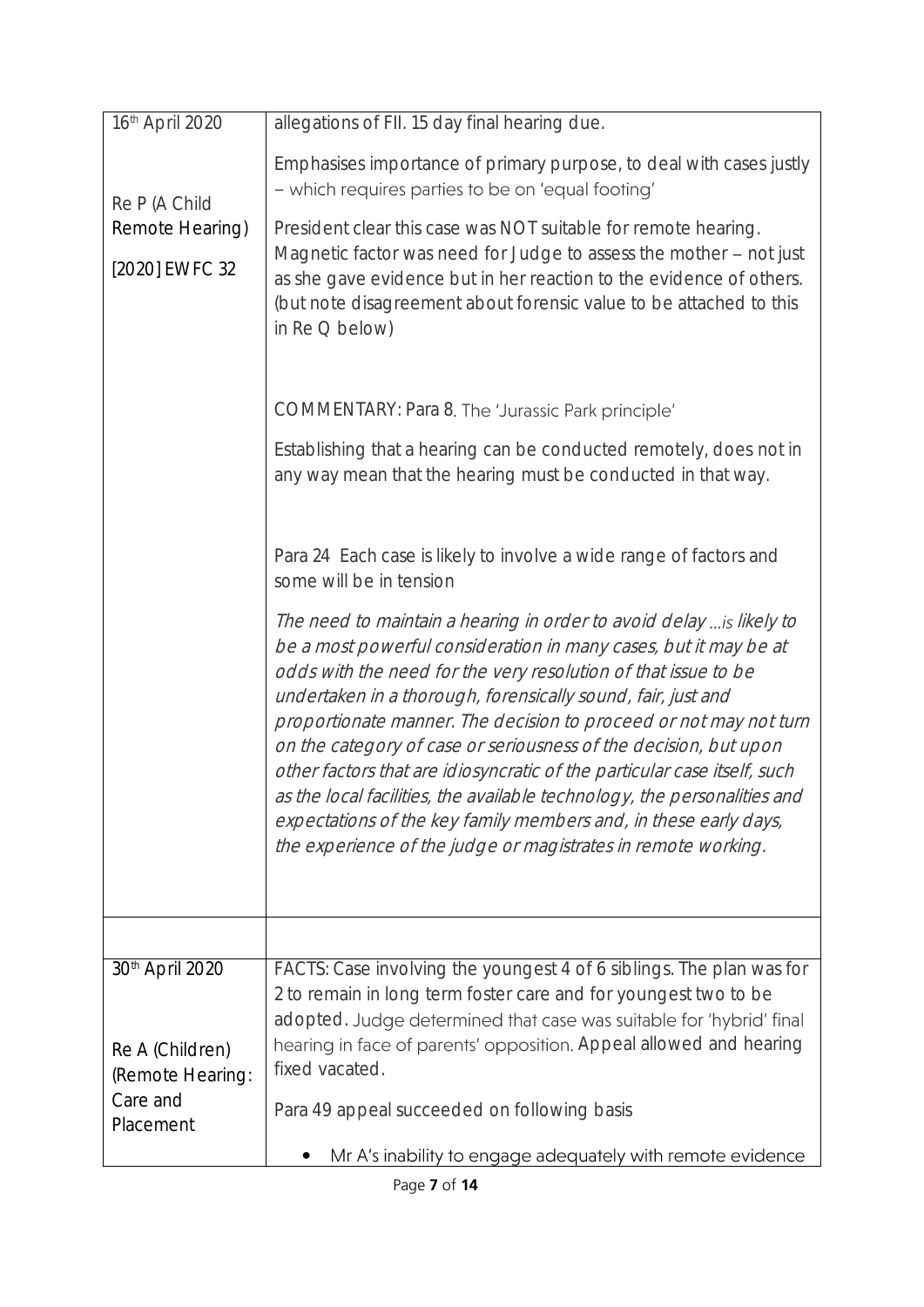| Orders)                | (either at home or in the courtroom);                                                                                                                                                                                                                                                                                                                                                                                                                                                                                                                                                           |
|------------------------|-------------------------------------------------------------------------------------------------------------------------------------------------------------------------------------------------------------------------------------------------------------------------------------------------------------------------------------------------------------------------------------------------------------------------------------------------------------------------------------------------------------------------------------------------------------------------------------------------|
| [2020] EWCA Civ<br>583 | The imbalance of procedure in requiring the parents, but no<br>other party or advocate, to attend before the judge;                                                                                                                                                                                                                                                                                                                                                                                                                                                                             |
|                        | The need for urgency was not sufficiently pressing to justify<br>an immediate remote or hybrid final hearing.                                                                                                                                                                                                                                                                                                                                                                                                                                                                                   |
|                        | <b>COMMENTARY</b>                                                                                                                                                                                                                                                                                                                                                                                                                                                                                                                                                                               |
|                        | 'Cardinal principles'                                                                                                                                                                                                                                                                                                                                                                                                                                                                                                                                                                           |
|                        | The decision about holding a remote hearing is a case<br>management one for the Judge<br>Guidance is just that - guidance<br>$\bullet$<br>Guidance may have a temporary nature and circumstances<br>will continue to develop                                                                                                                                                                                                                                                                                                                                                                    |
|                        | Para 11: We wish to state with total clarity that our decision does not<br>mean that there can be no remote final hearings on an application<br>for a care order or a placement for adoption order. Neither is our<br>decision to be taken as holding that there should be no 'hybrid'<br>hearings, where one or more party physically attends at a<br>courtroom in front of a judge. The appropriateness of proceeding<br>with a particular form of hearing must be individually assessed,<br>applying the principles and guidance indicated above to the<br>unique circumstances of the case. |
|                        | Magnetic factor here was ability of the father, as a result of his<br>personality, intellect and diagnosis of dyslexia, to engage<br>sufficiently in the process to render the hearing fair.                                                                                                                                                                                                                                                                                                                                                                                                    |
|                        | Para 9 – likely factors to influence decision                                                                                                                                                                                                                                                                                                                                                                                                                                                                                                                                                   |
|                        | 1. The importance and nature of the issue to be determined; is<br>the outcome that is sought an interim or final order?                                                                                                                                                                                                                                                                                                                                                                                                                                                                         |
|                        | 2. Whether there is a special need for urgency, or whether the<br>decision could await a later hearing without causing<br>significant disadvantage to the child or the other parties;                                                                                                                                                                                                                                                                                                                                                                                                           |
|                        | 3. Whether the parties are legally represented;                                                                                                                                                                                                                                                                                                                                                                                                                                                                                                                                                 |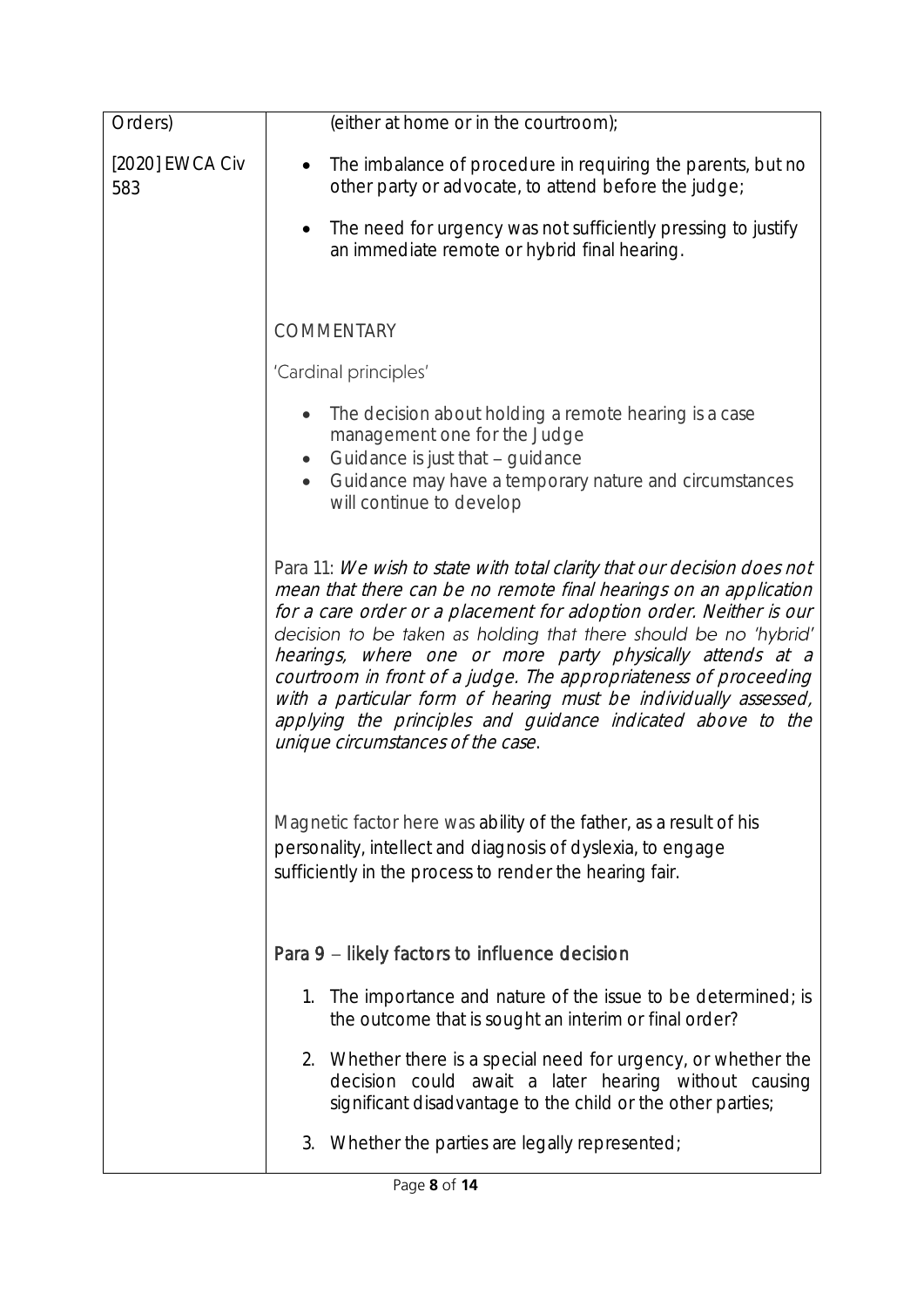|                             | 4. The ability, or otherwise, of any lay party (particularly a<br>parent or person with parental responsibility) to engage with<br>and follow remote proceedings meaningfully. This factor will<br>include access to and familiarity with the necessary<br>technology, funding, intelligence/personality, language,<br>ability to instruct their lawyers (both before and during the<br>hearing), and other matters;                                                                                                                                                                                                                               |
|-----------------------------|----------------------------------------------------------------------------------------------------------------------------------------------------------------------------------------------------------------------------------------------------------------------------------------------------------------------------------------------------------------------------------------------------------------------------------------------------------------------------------------------------------------------------------------------------------------------------------------------------------------------------------------------------|
|                             | 5. Whether evidence is to be heard or whether the case will<br>proceed on the basis of submissions only;                                                                                                                                                                                                                                                                                                                                                                                                                                                                                                                                           |
|                             | 6. The source of any evidence that is to be adduced and<br>assimilated by the court. For example, whether the evidence<br>is written or oral, given by a professional or lay witness,<br>contested or uncontested, or factual or expert evidence;                                                                                                                                                                                                                                                                                                                                                                                                  |
|                             | 7. The scope and scale of the proposed hearing. How long is<br>the hearing expected to last?                                                                                                                                                                                                                                                                                                                                                                                                                                                                                                                                                       |
|                             | 8. The available technology; telephone or video, and if video,<br>which platform is to be used. A telephone hearing is likely to<br>be a less effective medium than using video;                                                                                                                                                                                                                                                                                                                                                                                                                                                                   |
|                             | 9. The experience and confidence of the court and those<br>appearing before the court in the conduct of remote<br>hearings using the proposed technology;                                                                                                                                                                                                                                                                                                                                                                                                                                                                                          |
|                             | 10. Any safe (in terms of potential COVID 19 infection)<br>alternatives that may be available for some or all of the<br>participants to take part in the court hearing by physical<br>attendance in a courtroom before the judge or magistrates.                                                                                                                                                                                                                                                                                                                                                                                                   |
|                             | Para 61: Court endorsed LCJ's message of 9 April at sub paragraph<br>(a): 'If all parties oppose a remotely conducted final hearing, this is a<br>very powerful factor in not proceeding with a remote hearing'.<br>Whilst in the present case it is true that the Children's Guardian did<br>not oppose proceeding with the planned hearing, all of the other<br>parties, including the local authority, did. In such circumstances,<br>when the applicant local authority itself does not support a remote<br>contested final hearing, a court will require clear and cogent<br>reasons for taking the contrary view and proceeding to hold one. |
|                             |                                                                                                                                                                                                                                                                                                                                                                                                                                                                                                                                                                                                                                                    |
| 30 <sup>th</sup> April 2020 | FACTS: A 9 year old boy was removed from his grandmother's care                                                                                                                                                                                                                                                                                                                                                                                                                                                                                                                                                                                    |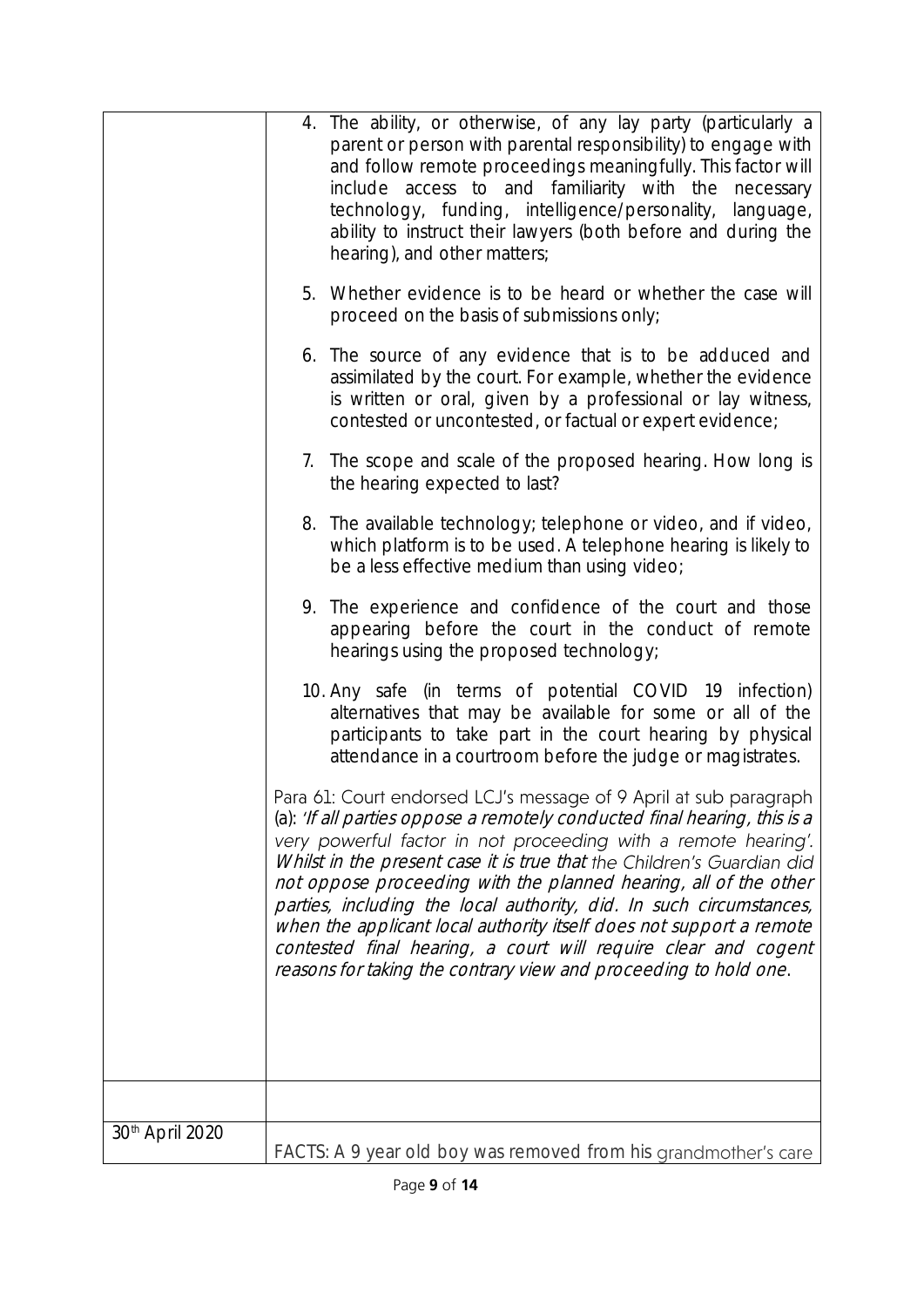|                                                               | and placed in foster care following a telephone hearing on 3rd April.                                                                                                                                                                                                                                                                                                                                                                                                                                                                                                                    |
|---------------------------------------------------------------|------------------------------------------------------------------------------------------------------------------------------------------------------------------------------------------------------------------------------------------------------------------------------------------------------------------------------------------------------------------------------------------------------------------------------------------------------------------------------------------------------------------------------------------------------------------------------------------|
| [2020] EWCA Civ<br>584                                        | CoA agreed the order should not have been made and child<br>returned to grandmother.                                                                                                                                                                                                                                                                                                                                                                                                                                                                                                     |
| Re B (Children)<br>(Remote Hearing:<br>Interim Care<br>Order) | COMMENTARY - The problems here arose because the local<br>authority changed its care plan in the middle of a remote hearing<br>and because an application that was not urgent was treated as if it<br>was. A hearing that had come about to regulate the position of his<br>older sister took on a momentum of its own; the Recorder who<br>made the wrong decision had, by the time he made it been<br>working for over 10 hours remotely, and facing a stream of<br>documents electronically.                                                                                          |
|                                                               | The LA changed their care plan on the basis of recommendations<br>from the Guardian who wrongly saw the situation as 'urgent' and<br>had not carried out a balanced welfare analysis.                                                                                                                                                                                                                                                                                                                                                                                                    |
|                                                               | Para 34 - the remote hearing was part of the problem:                                                                                                                                                                                                                                                                                                                                                                                                                                                                                                                                    |
|                                                               | Our further observation is that, no doubt partly because of the<br>exigencies of the remote process, there was a loss of perspective in<br>relation to the need for an immediate decision about Sam. This was<br>a classic case for an adjournment so that a considered decision<br>could be taken about removal, if indeed that option was going to<br>be pursued after reflection. An adjournment would have enabled<br>the parties and the court to have all the necessary information. As it<br>was, crucial information was lacking and its absence was overlooked<br>by the court. |
|                                                               | Para 35 – there is a real distinction between a telephone and a<br>video hearing                                                                                                                                                                                                                                                                                                                                                                                                                                                                                                         |
|                                                               | There is a qualitative difference between a remote hearing<br>conducted over the telephone and one undertaken via a video<br>platform. If the application for an interim care order for Sam had<br>been adjourned, it may well have been possible for the adjourned<br>hearing to have been conducted over a video link and that single<br>factor might, of itself, have justified an adjournment in a case which,<br>in our view, plainly was not so urgent that it needed to be<br>determined on 3 April                                                                               |
|                                                               |                                                                                                                                                                                                                                                                                                                                                                                                                                                                                                                                                                                          |
| 5 <sup>th</sup> May 2020                                      | FACTS: Involved a 4 year old child whose sister had died at home<br>and was later found to have suffered 65 fractures. Case had already<br>been significantly delayed and child in foster care.                                                                                                                                                                                                                                                                                                                                                                                          |
| [2020] EWHC                                                   | The court heard the medical evidence over 5 days then adjourned                                                                                                                                                                                                                                                                                                                                                                                                                                                                                                                          |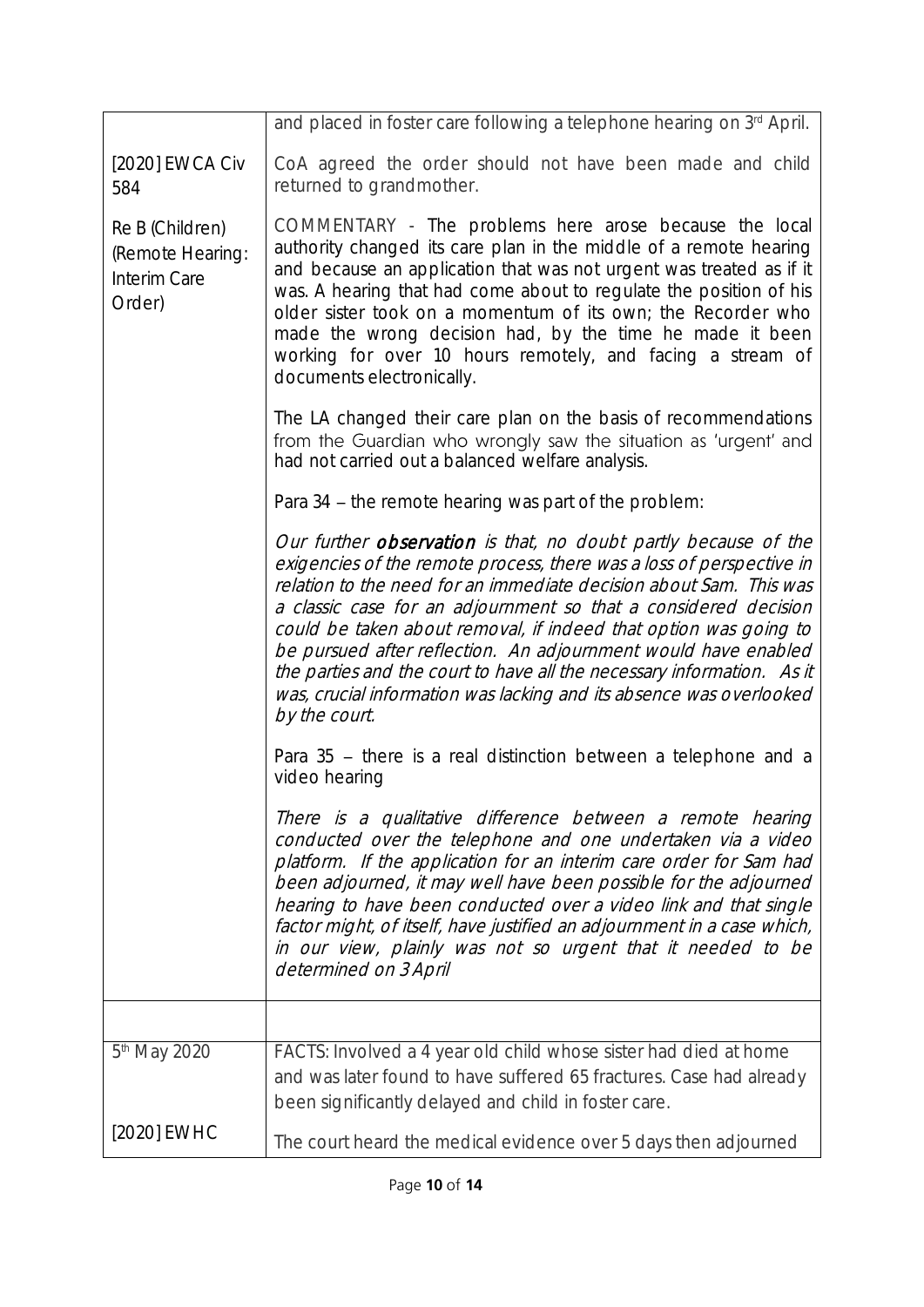| 1086 (Fam)                | to consider if hearing should continue via Zoom to hear the lay                                                                                                                                                                                                                                                                                                                                                                                                                                                                                                                                                                                                                                                                                                                                        |
|---------------------------|--------------------------------------------------------------------------------------------------------------------------------------------------------------------------------------------------------------------------------------------------------------------------------------------------------------------------------------------------------------------------------------------------------------------------------------------------------------------------------------------------------------------------------------------------------------------------------------------------------------------------------------------------------------------------------------------------------------------------------------------------------------------------------------------------------|
| A Local Authority         | parties. The father also sought an adjournment on grounds of<br>mental health issues which were unrelated to the issue of remote                                                                                                                                                                                                                                                                                                                                                                                                                                                                                                                                                                                                                                                                       |
| <b>High Court</b>         | hearings.                                                                                                                                                                                                                                                                                                                                                                                                                                                                                                                                                                                                                                                                                                                                                                                              |
|                           | COMMENTARY: Judge referred extensively to Re P and CoA<br>authorities. Did not share the President's view about the importance<br>of direct observation of lay witnesses:                                                                                                                                                                                                                                                                                                                                                                                                                                                                                                                                                                                                                              |
|                           | Para 27: "in my own view is that is not possible to say as a<br>generality whether it is easier to tell whether a witness is telling the<br>truth in court rather than remotely. It is clear from Re A that the<br>Court of Appeal is not saying that all fact finding cases should be<br>adjourned because fact finding is an exercise which it is not<br>appropriate to undertake remotely. I agree with Leggatt LJ that<br>demeanour will often not be a good guide to truthfulness. Some<br>people are much better at lying than others and that will be no<br>different whether they do so remotely or in court. Certainly, in court<br>the demeanour of a witness, or anyone else in court, will often be<br>more obvious to the judge, but that does not mean it will be more<br>illuminating." |
|                           | Relied in factors in re A at [9] and determined that hearing should<br>go ahead - but decision may have been different if parents were<br>trying to follow proceedings only via a phone screen.                                                                                                                                                                                                                                                                                                                                                                                                                                                                                                                                                                                                        |
|                           |                                                                                                                                                                                                                                                                                                                                                                                                                                                                                                                                                                                                                                                                                                                                                                                                        |
| 6 <sup>th</sup> May 2020  | FACTS: Appeal against refusal to continue remote hearing with<br>regard to a girl aged 6 who was subject of long running private law                                                                                                                                                                                                                                                                                                                                                                                                                                                                                                                                                                                                                                                                   |
| Re Q                      | proceedings. Allegations of sexual abuse raised by M against F;                                                                                                                                                                                                                                                                                                                                                                                                                                                                                                                                                                                                                                                                                                                                        |
| [2020] EWHC<br>1109 (Fam) | clear finding that this did not happen and in March 2020 expert<br>advised that child should move to live with F. The final hearing was<br>set for April 22 <sup>nd.</sup> The DDJ initially agreed it must continue but two<br>days later reversed that decision after reading the decision in re P<br>again and considering the very serious issues at stake in this hearing.<br>The father appealed -it went before the President because of<br>'perceived need' to clarify the decision in Re P.                                                                                                                                                                                                                                                                                                   |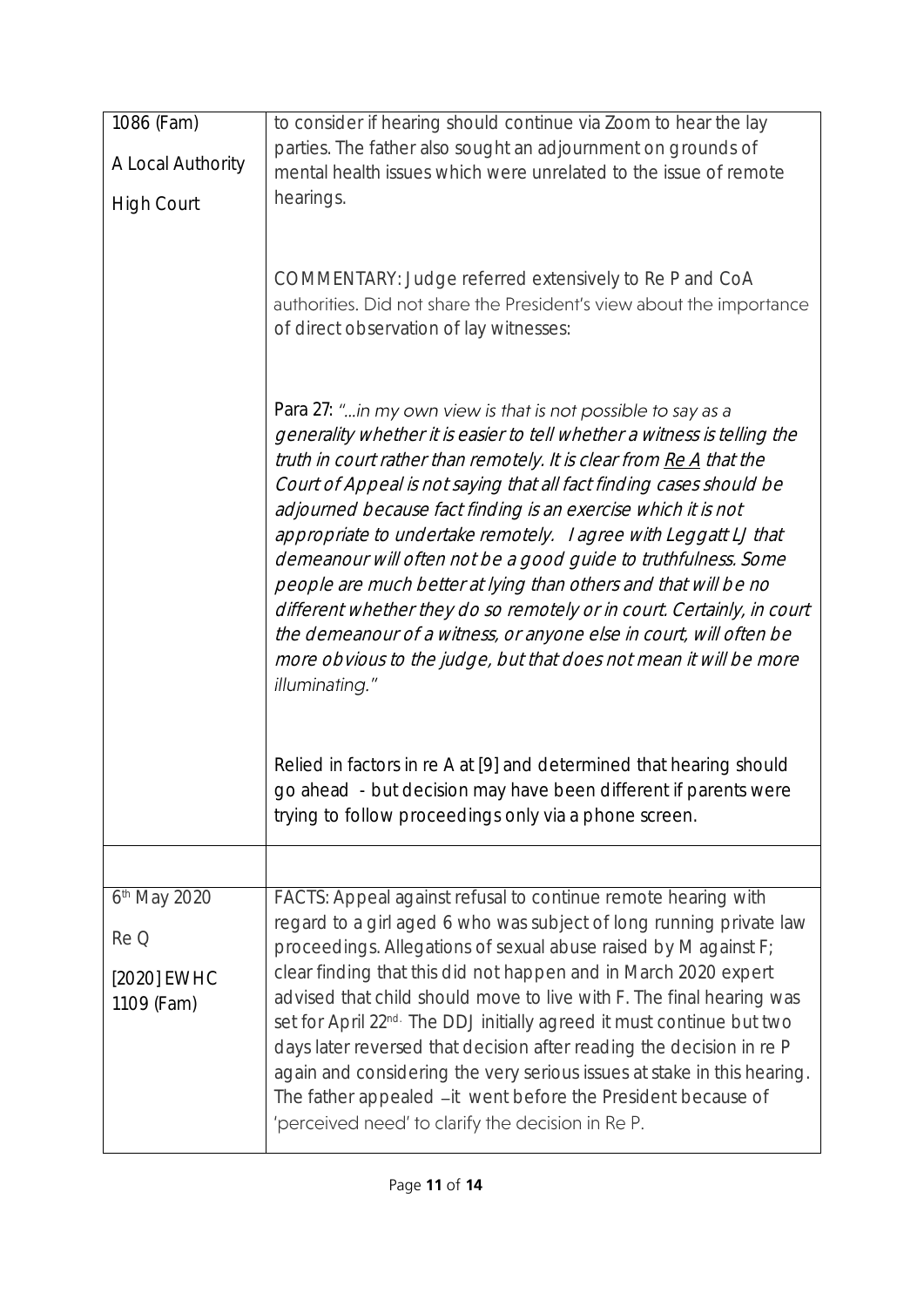| Appeal allowed and matter remitted to DDJ to determine how and<br>when the hearing was to take place.                                                                                                                                                                                                                                                                                                                                                                                     |
|-------------------------------------------------------------------------------------------------------------------------------------------------------------------------------------------------------------------------------------------------------------------------------------------------------------------------------------------------------------------------------------------------------------------------------------------------------------------------------------------|
| COMMENTARY: Para 24 Neither the guidance that has been<br>issued, nor the decision in $Re P$ , establish a veto to the holding<br>of a remote hearing where a parent objects, or expert evidence<br>is to be called.                                                                                                                                                                                                                                                                      |
| The appeal succeeded not because of a failure to interpret re P<br>correctly but because of a failure of process and error in approach<br>re the welfare issue.                                                                                                                                                                                                                                                                                                                           |
| The Judge was concerned that the father had raised new issues in<br>his position statement which might change the temperature of the<br>final hearing - but had not raised this before counsel. Nor did the<br>Judge explain why her welfare analysis shifted so starkly in only two<br>days.                                                                                                                                                                                             |
| Para 34 - a degree of inconsistency and uncertainty is inevitable:<br>each judge or magistrate must consider the individual case before<br>the court and determine whether or not it should proceed remotely<br>in whole or in part. It is to be accepted that a consequence of this<br>approach is that different courts may take a different view on similar<br>cases and that this may inevitably give rise to some inconsistency<br>from court to court, or even from judge to judge. |
|                                                                                                                                                                                                                                                                                                                                                                                                                                                                                           |

## Further reading

Useful article on how to identify risk of infection here https://www.erinbromage.com/post/the-risks-know-them-avoid-them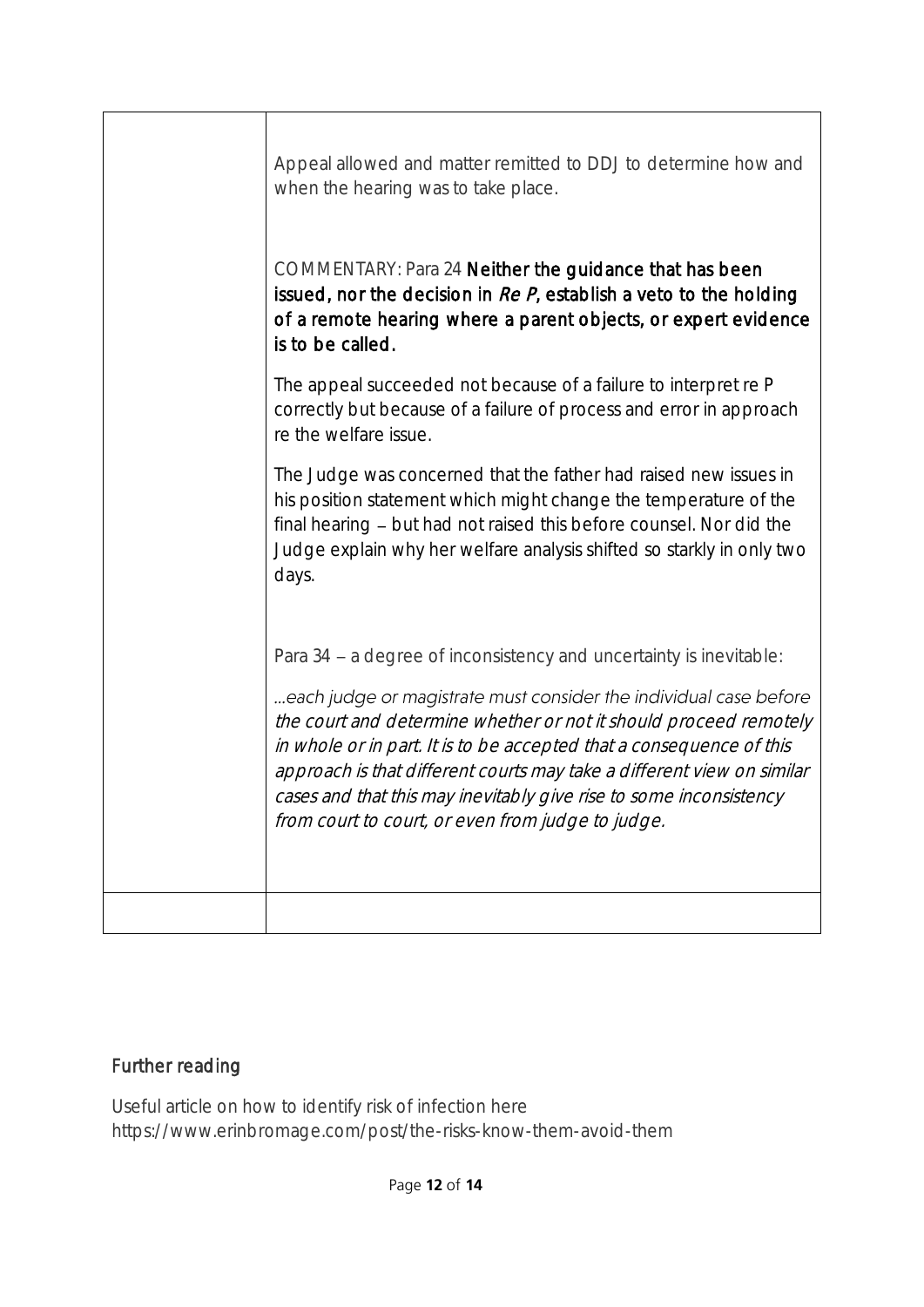Indoor spaces, with limited air exchange or recycled air and lots of people, are concerning from a transmission standpoint. We know that 60 people in a volleyball court-sized room (choir) results in massive infections. Same situation with the restaurant and the call center. Social distancing guidelines don't hold in indoor spaces where you spend a lot of time, as people on the opposite side of the room were infected.

The principle is viral exposure over an extended period of time. In all these cases, people were exposed to the virus in the air for a prolonged period (hours). Even if they were 50 feet away (choir or call center), even a low dose of the virus in the air reaching them, over a sustained period, was enough to cause infection and in some cases, death.

Social distancing rules are really to protect you with brief exposures or outdoor exposures. In these situations there is not enough time to achieve the infectious viral load when you are standing 6 feet apart or where wind and the infinite outdoor space for viral dilution reduces viral load. The effects of sunlight, heat, and humidity on viral survival, all serve to minimize the risk to everyone when outside.

When assessing the risk of infection (via respiration) at the grocery store or mall, you need to consider the volume of the air space (very large), the number of people (restricted), how long people are spending in the store (workers - all day; customers - an hour). Taken together, for a person shopping: the low density, high air volume of the store, along with the restricted time you spend in the store, means that the opportunity to receive an infectious dose is low. But, for the store worker, the extended time they spend in the store provides a greater opportunity to receive the infectious dose and therefore the job becomes more risky.

Basically, as the work closures are loosened, and we start to venture out more, possibly even resuming in-office activities, you need to look at your environment and make judgments. How many people are here, how much airflow is there around me, and how long will I be in this environment. If you are in an open floorplan office, you really need critically assess the risk (volume, people, and airflow). If you are in a job that requires face-to-face talking or even worse, yelling, you need to assess the risk.

If you are sitting in a well ventilated space, with few people, the risk is low.

If I am outside, and I walk past someone, remember it is "dose and time" needed for infection. You would have to be in their airstream for 5+ minutes for a chance of infection. While joggers may be releasing more virus due to deep breathing, remember the exposure time is also less due to their speed.